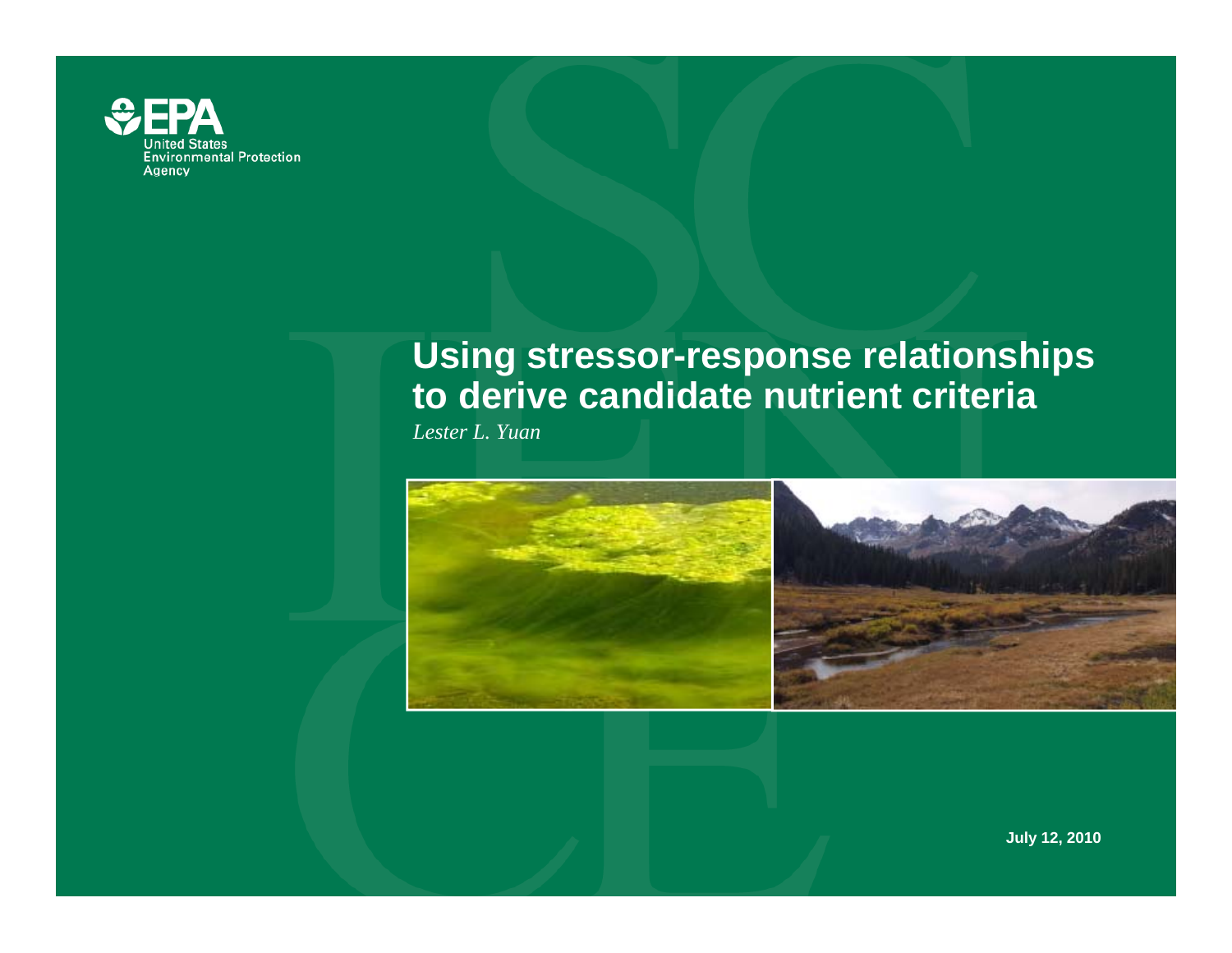

## **How can we use stressor-response relationships to derive candid t t i t it i ? did ate nurient criteria**

- 1. Describe relationships between human activities, changes in nutrient concentrations, and support for designated uses (conceptual models).
- 2. Collect and evaluate data (data exploration).
- 3. Model relationships between nutrient concentrations and selected responses.
	- •Classify data
	- $\bullet$ Estimate relationships.
- 4. Interpret statistical model results to select criteria.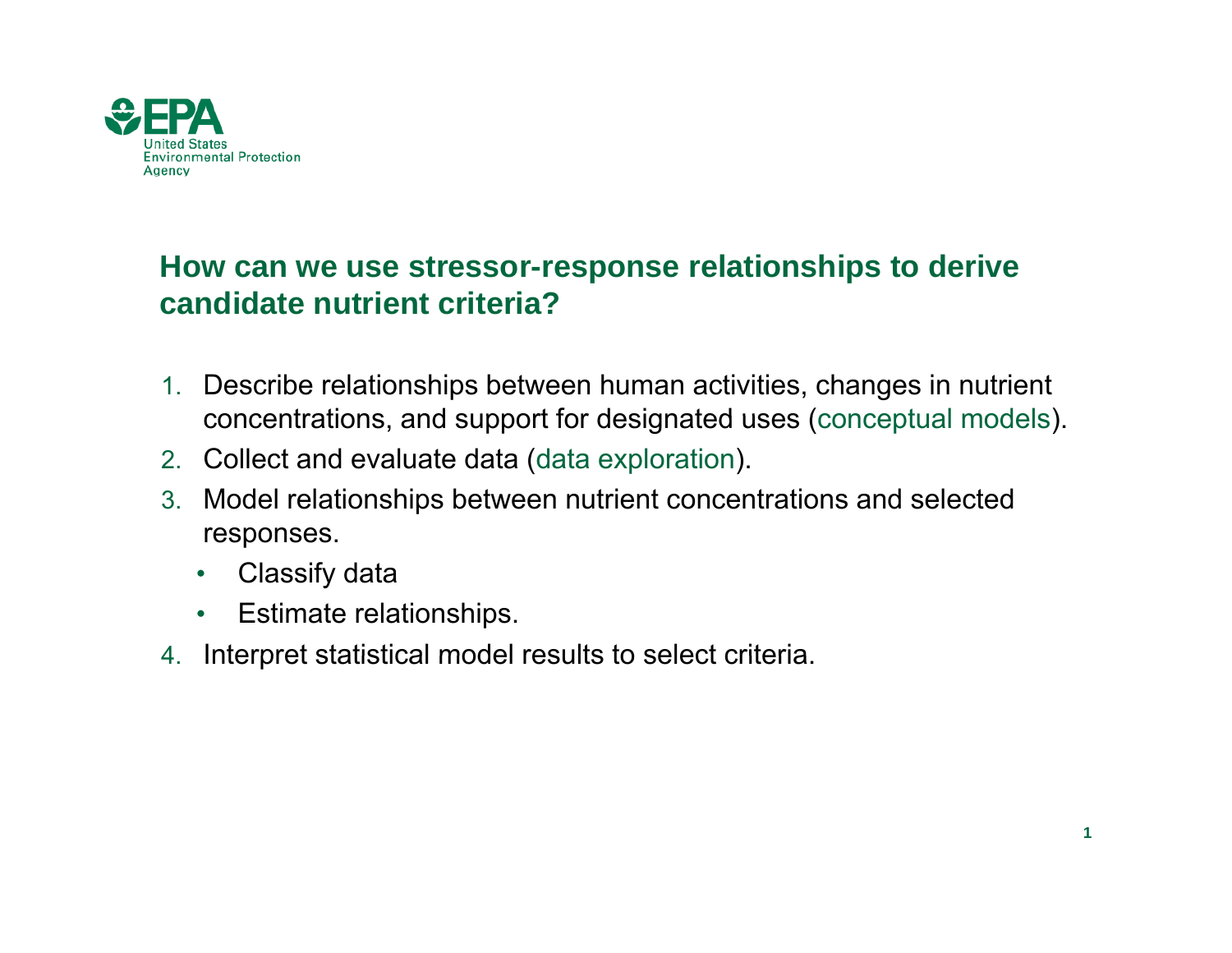

**2**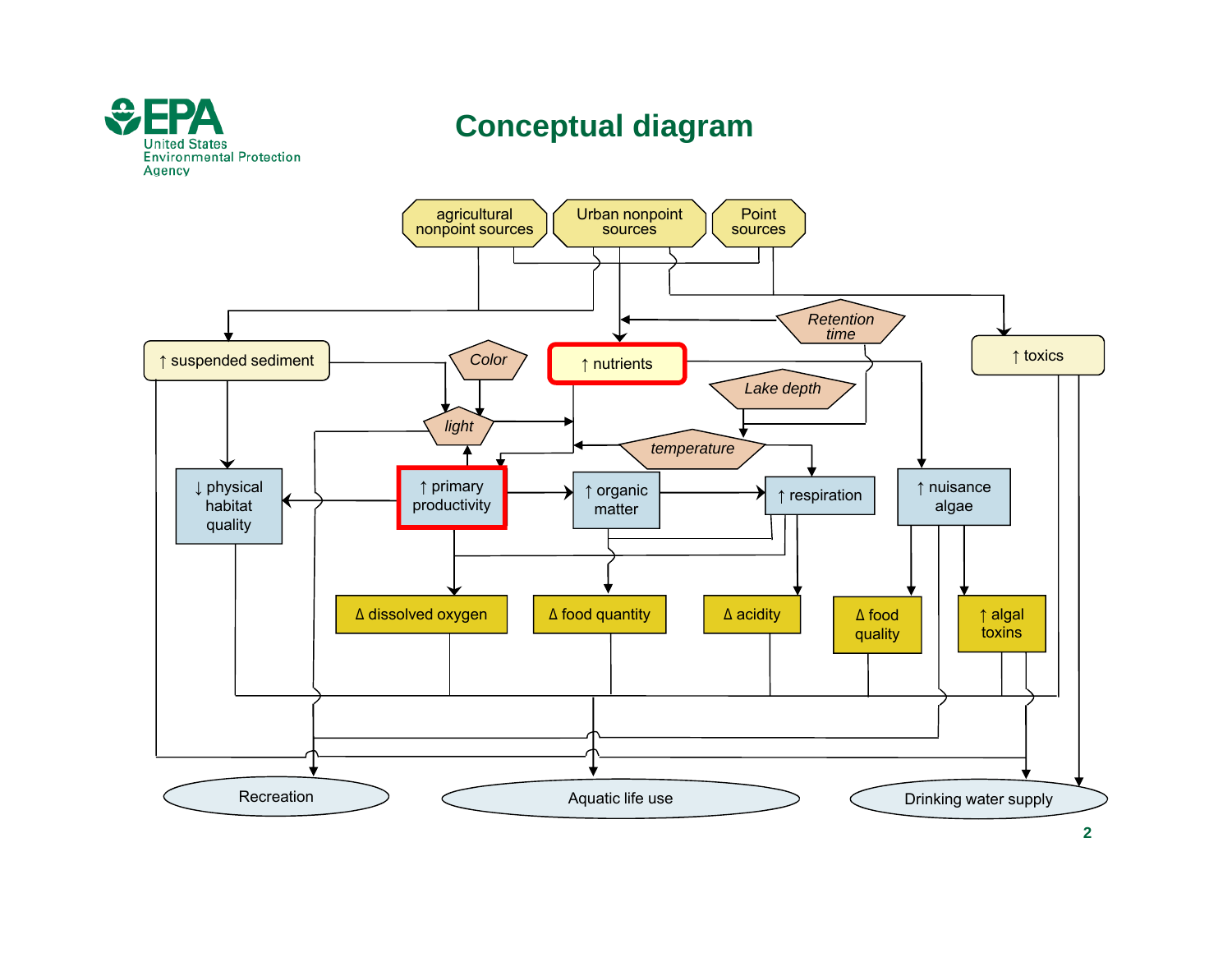

### **Reduced conceptual diagram with measurement variables**

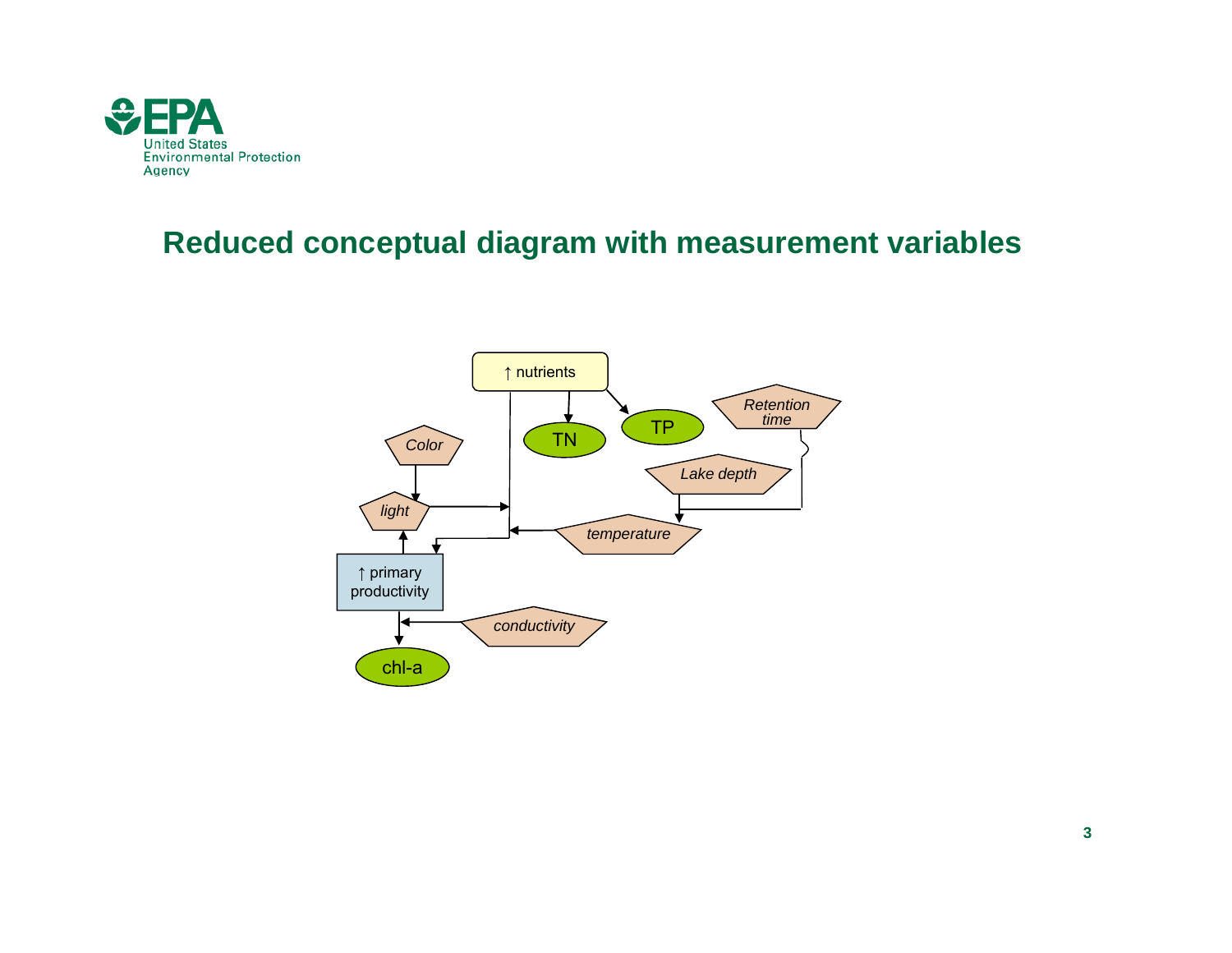

### **Collect and evaluate data**

- Identify variables quantifying nutrient concentration and a response variable that measures support of the designated use.
	- Nutrient concentration variables: (e.g.,TN, TP).
	- Response variable:
		- Measures support of designated use (e.g., chl-a)
- Explore data set to understand relationships between nutrient variables, response variables, and possible confounding variables.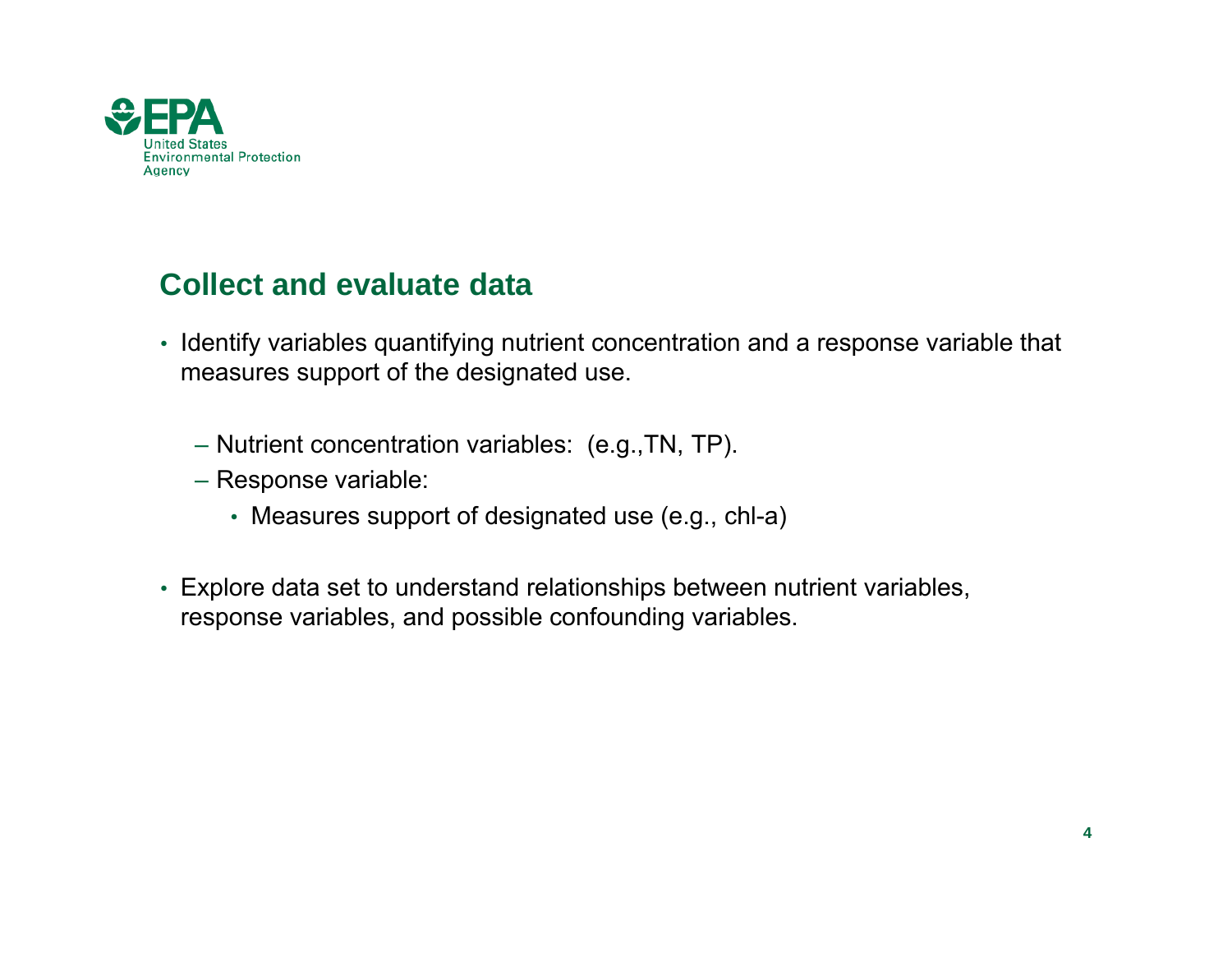

### **Exploratory data analysis**

Variable distributions

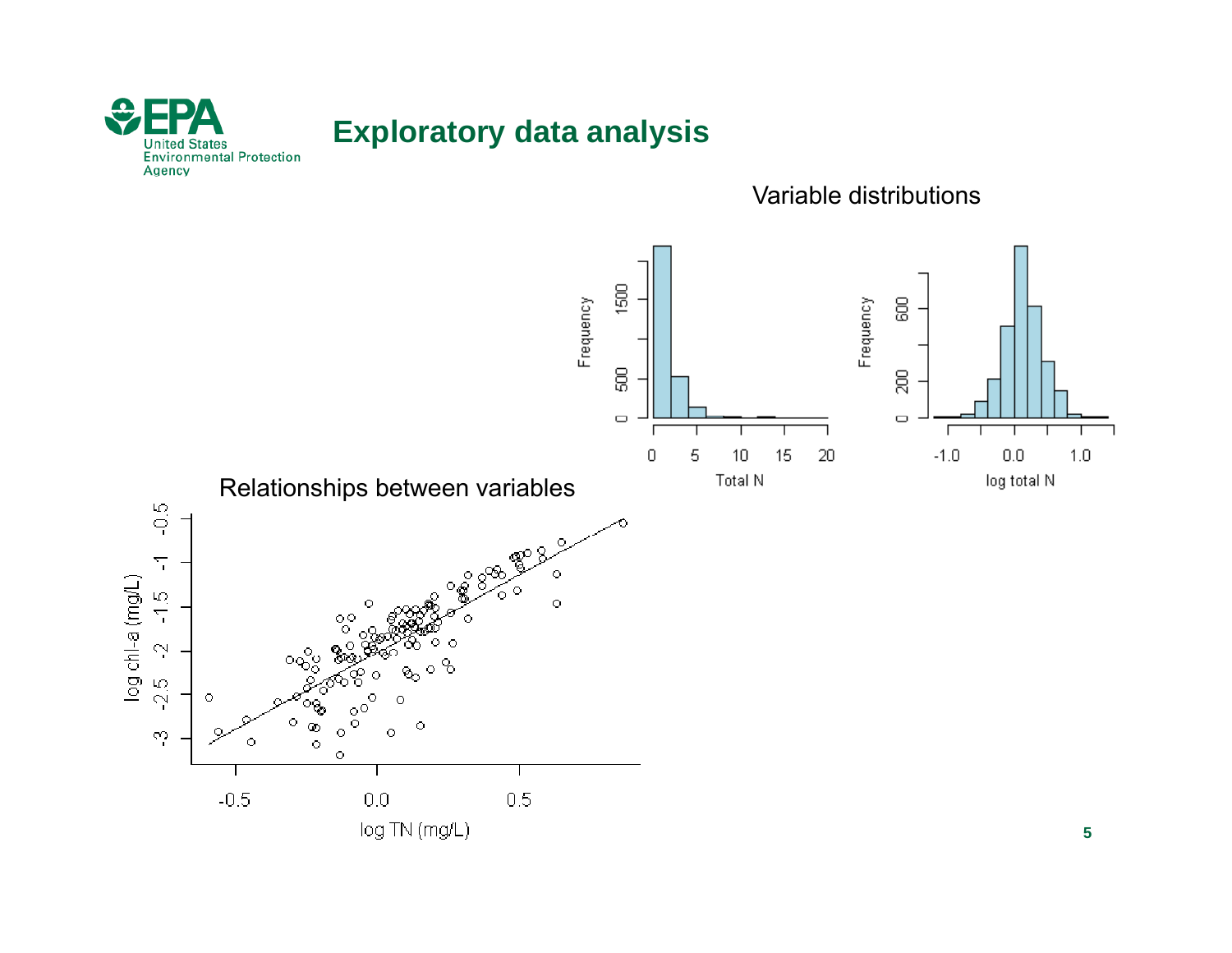

## **Model relationships**

- Classify data
	- Ecoregions
	- Simple classification
	- Agglomerative clustering
	- Propensity score analysis
- Estimate relationshi p s
	- Simple linear regression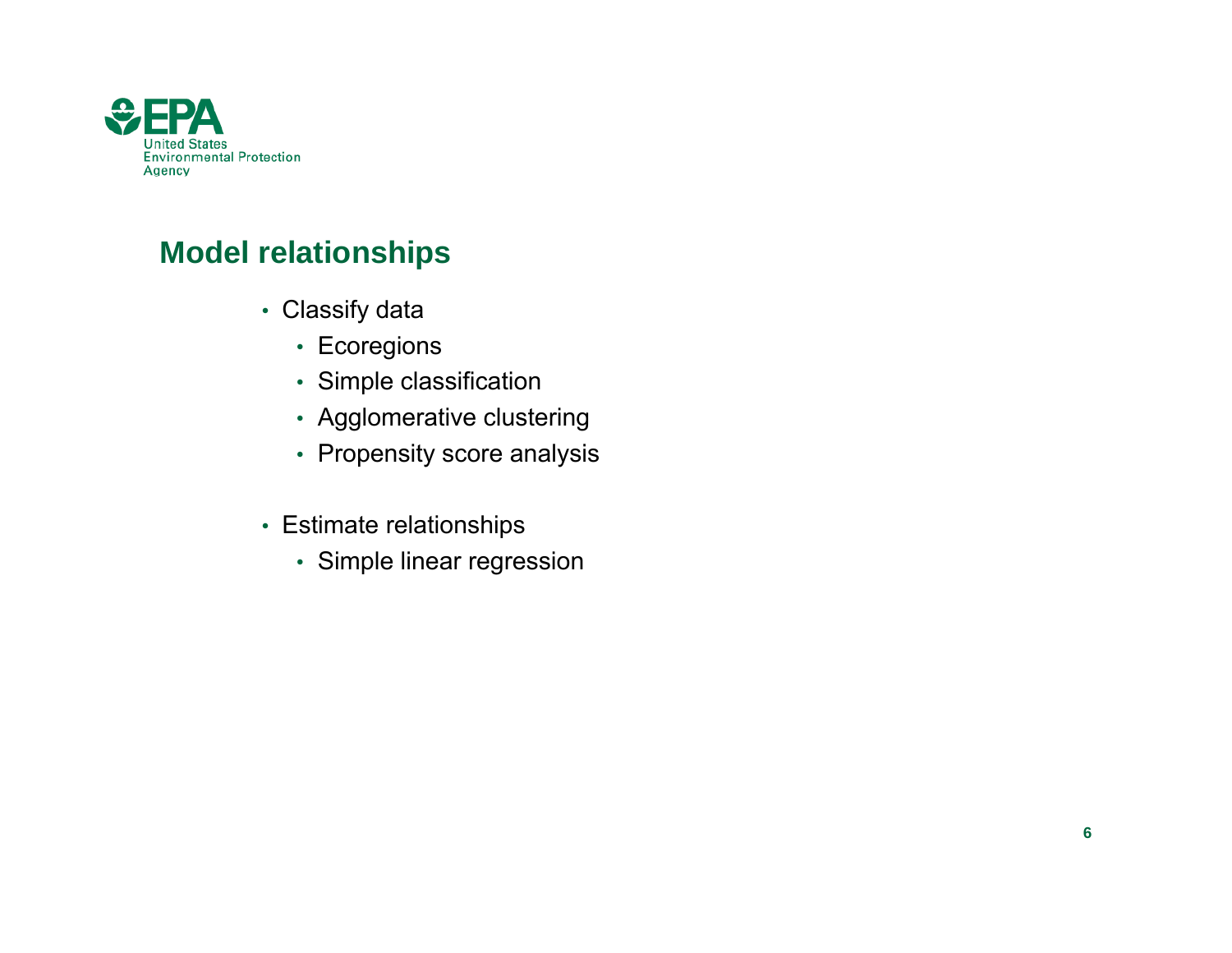

## **Single lake example**

• Most monitoring data are cross-sectional (e.g., 1-2 samples collected from many different sites), but uncertainty in a model for a single lake is much easier to interpret.



When accounting for *within-site* variability, a criterion associated with the mean value seems reasonable.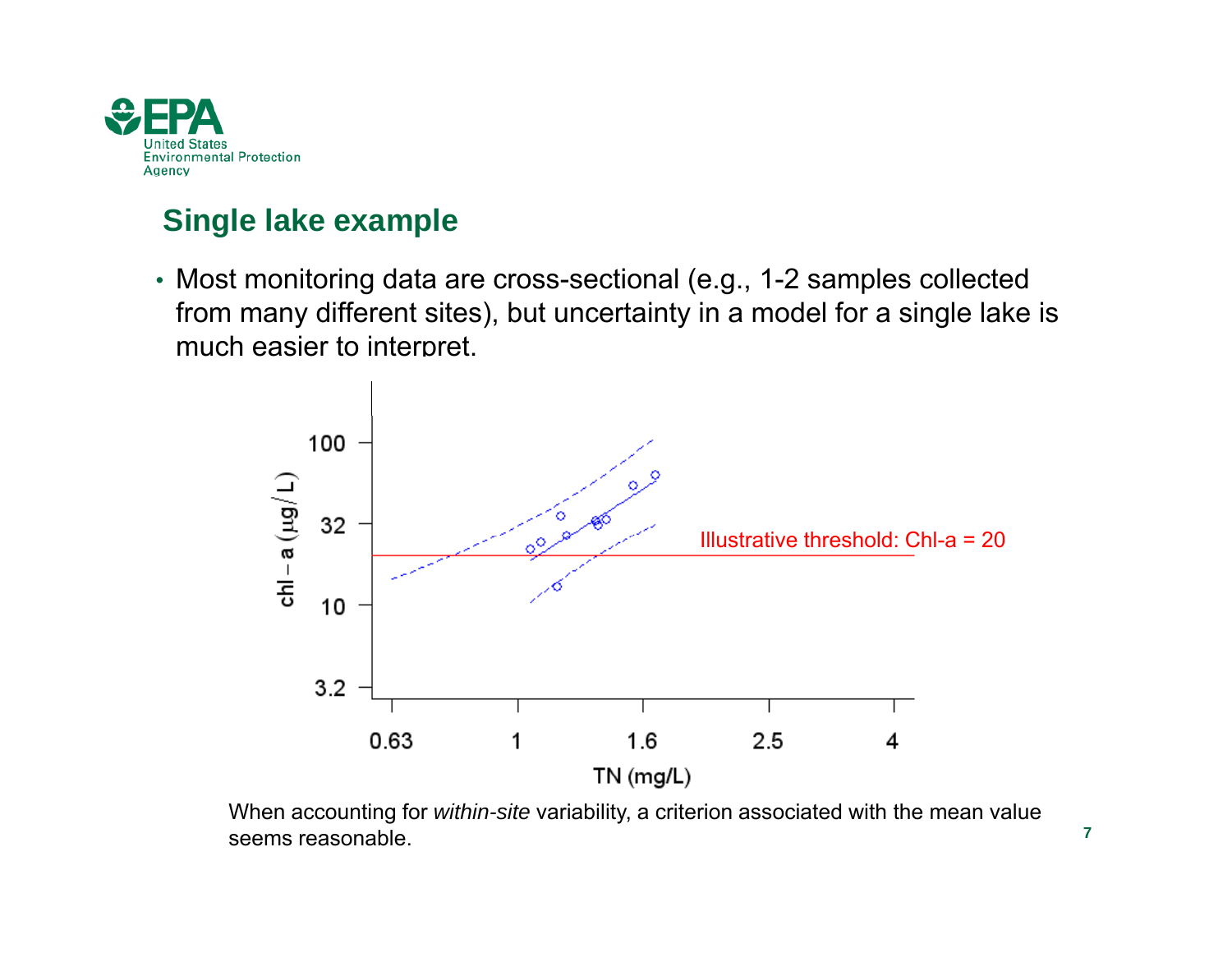

#### **Relationships estimated with data from several lakes**



Responses to increased TN (i.e., slopes of line) are similar across lakes, but intercepts differ, giving slightly different candidate criteria.

When accounting for *across-site* variability, the lowest criterion would be most protective.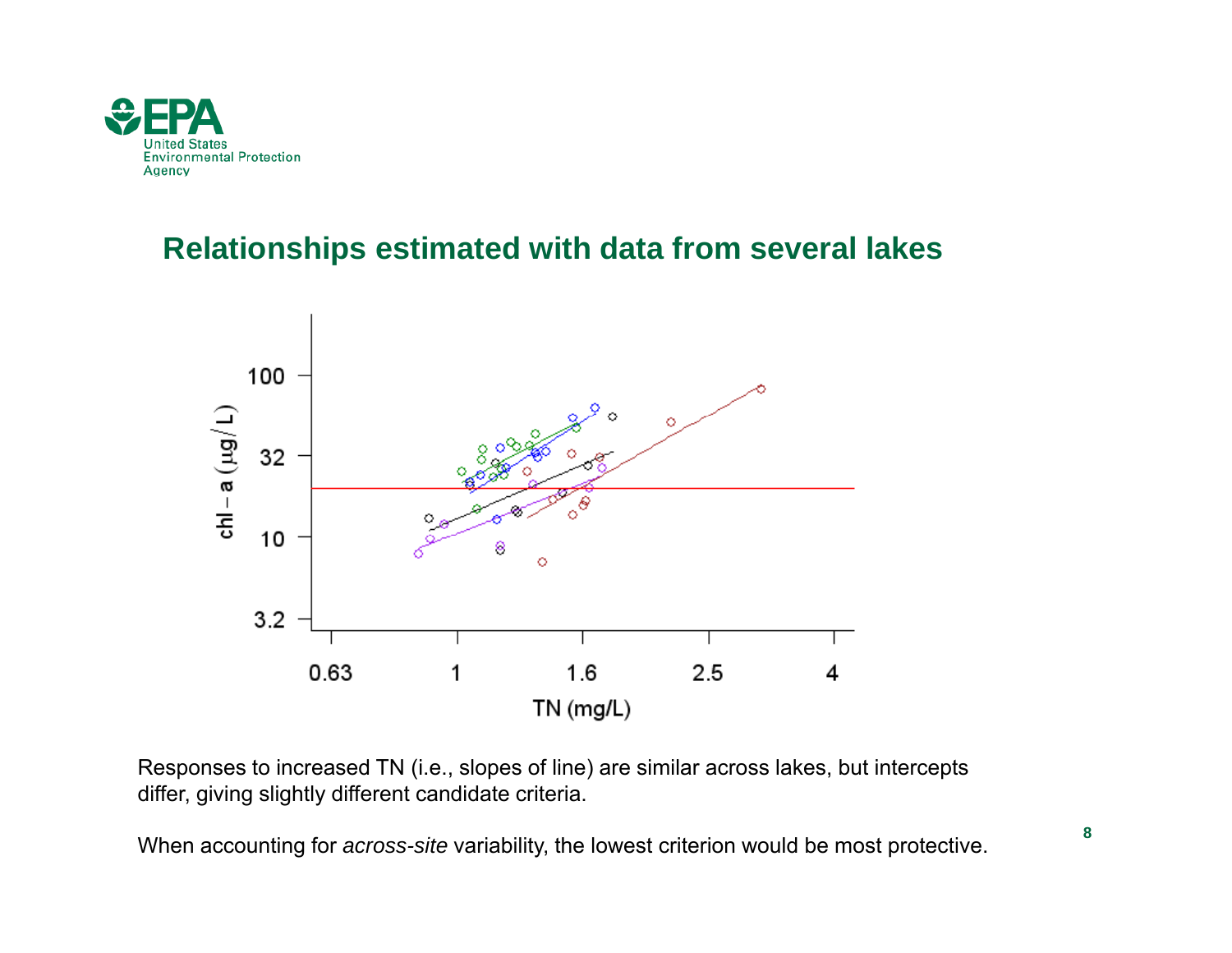

#### **Example of cross-sectional data**



Prediction intervals associated with cross-sectional data include both *within-site* and *across-site* variability, so selecting the appropriate prediction interval to use for criteria derivation is more difficult.

Accuracy of estimated relationship also depends in part on whether responses within each site are similar….classification is key.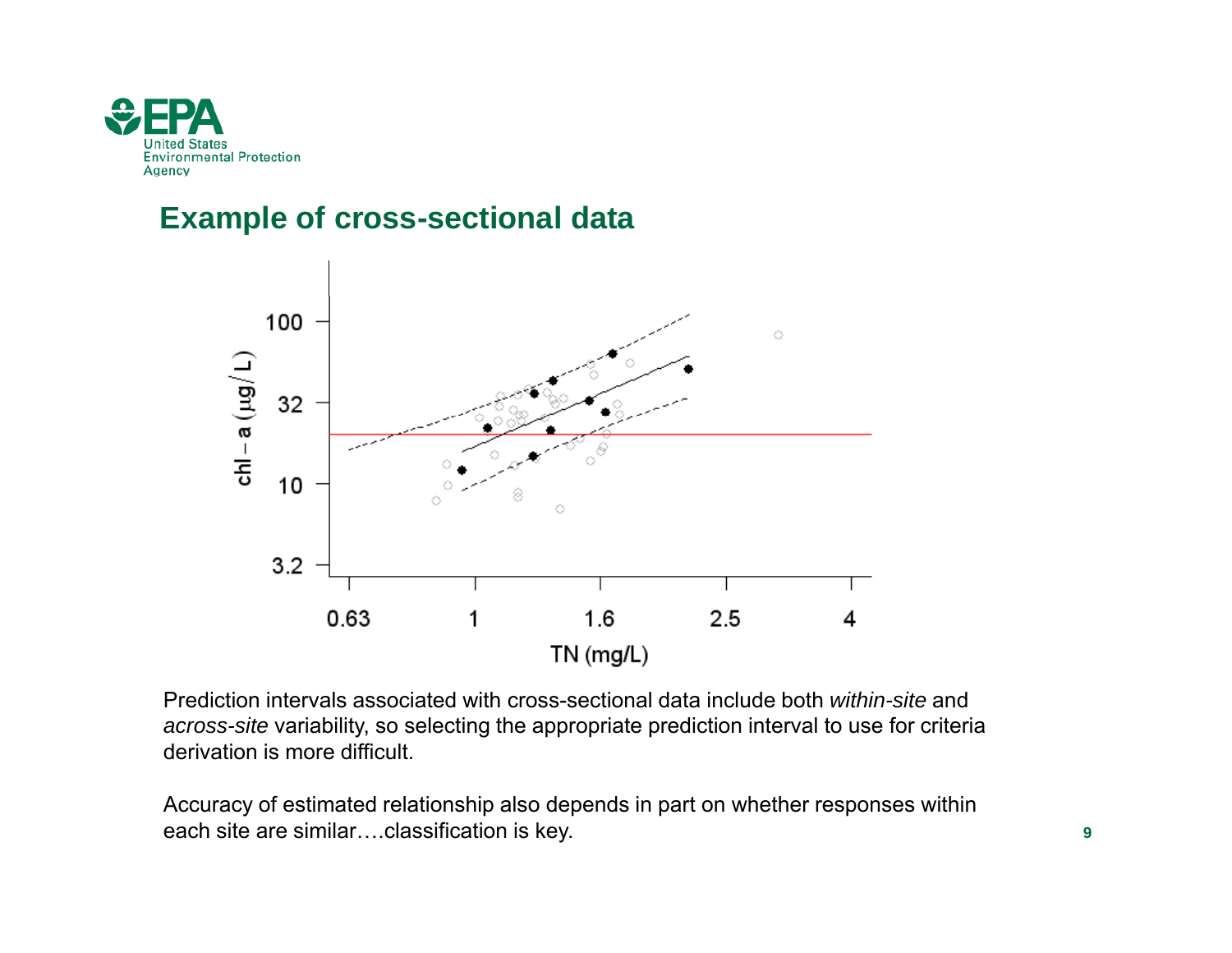

## **Classification**

• Classification can improve the *accuracy* and *precision* of estimates of stressor-response relationships by identifying groups of sites in which we expect similar stressor-response relationships.



Classifying by a single variable is straightforward: split data set into consecutive ranges of  $_{\,\,\,10}$ variable of interest.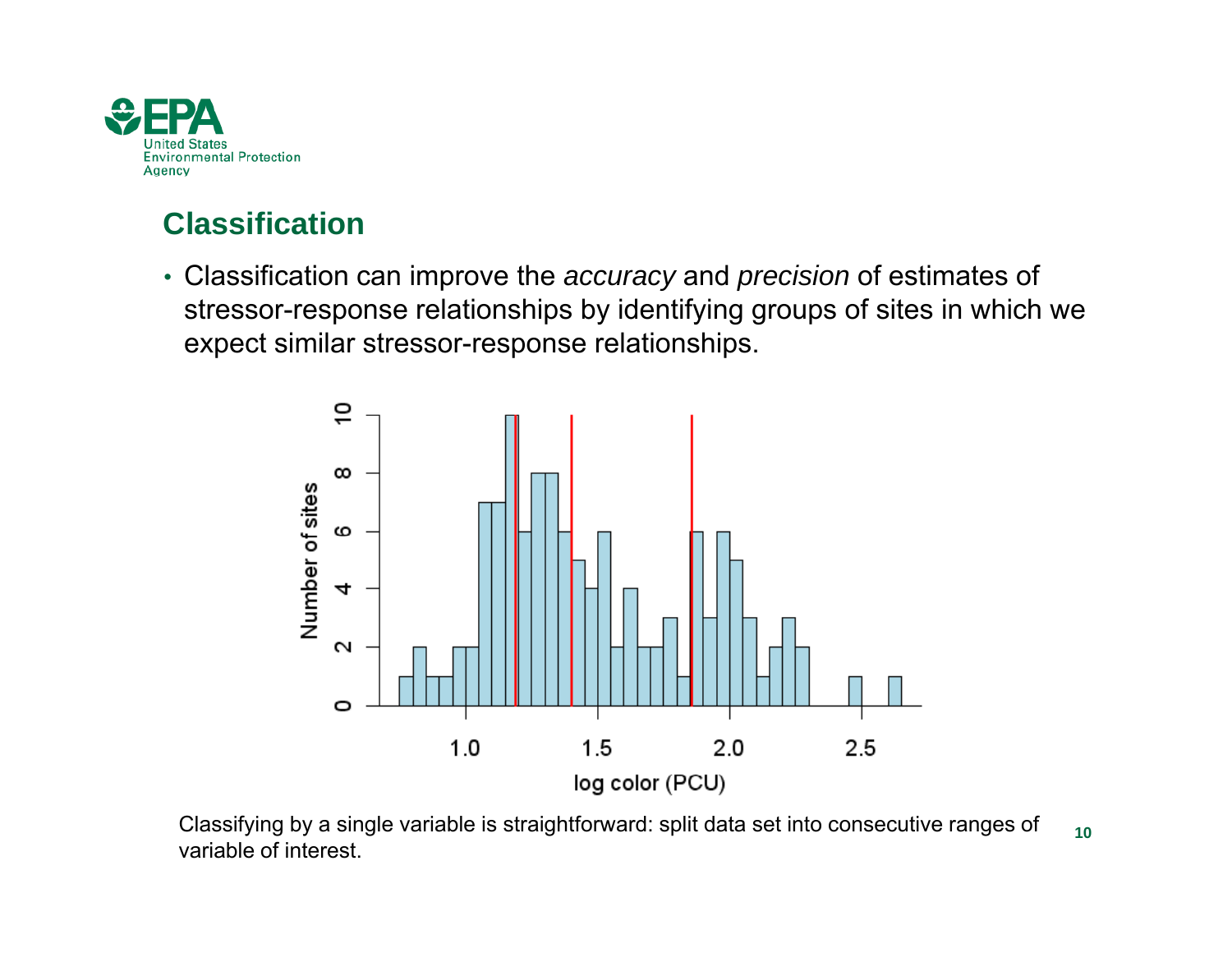

### **Classifying with multiple variables**



Simple splitting becomes impractical if the number of classification variables is much greater than 2.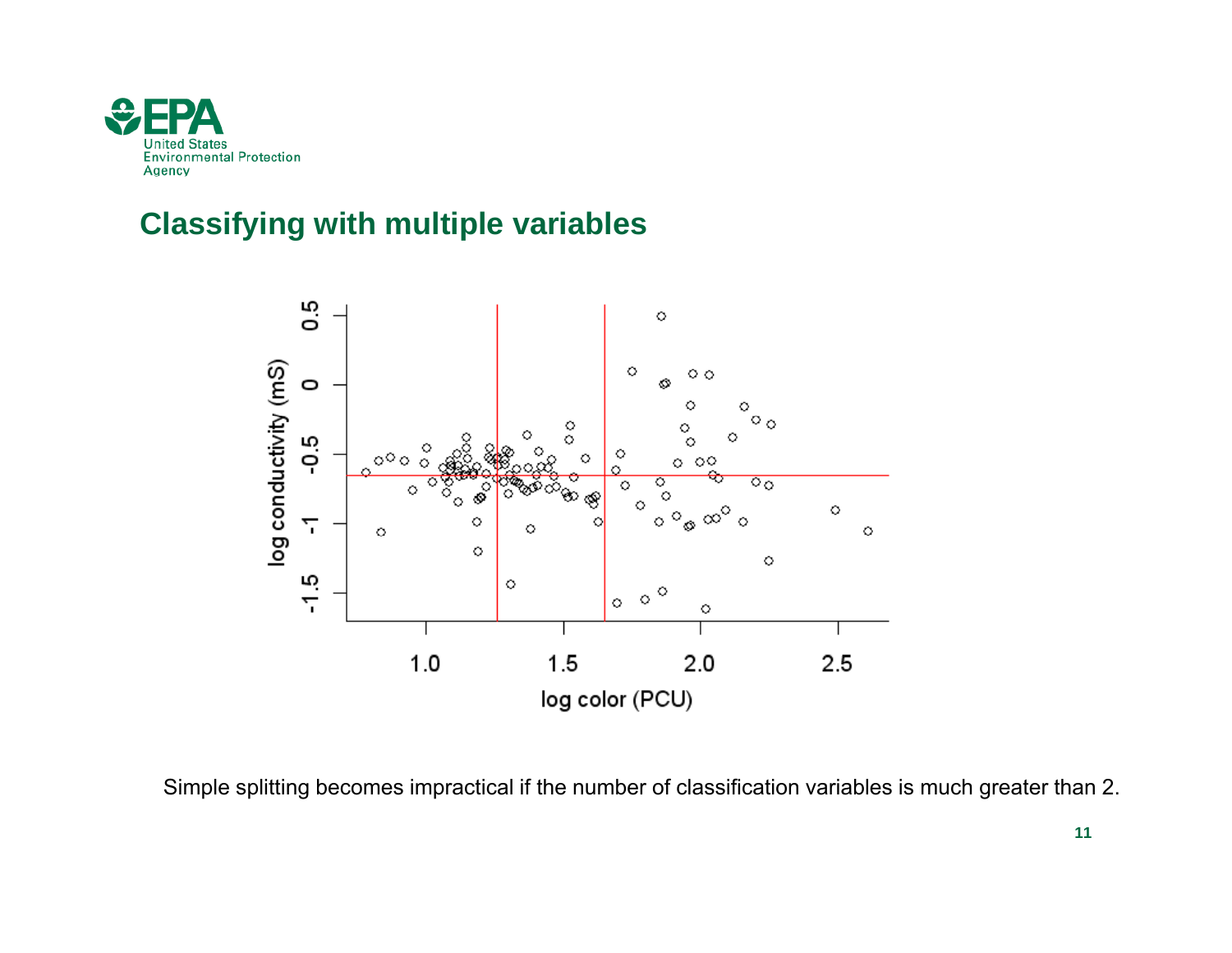

### **Classifying with multiple variables: agglomerative clusters**

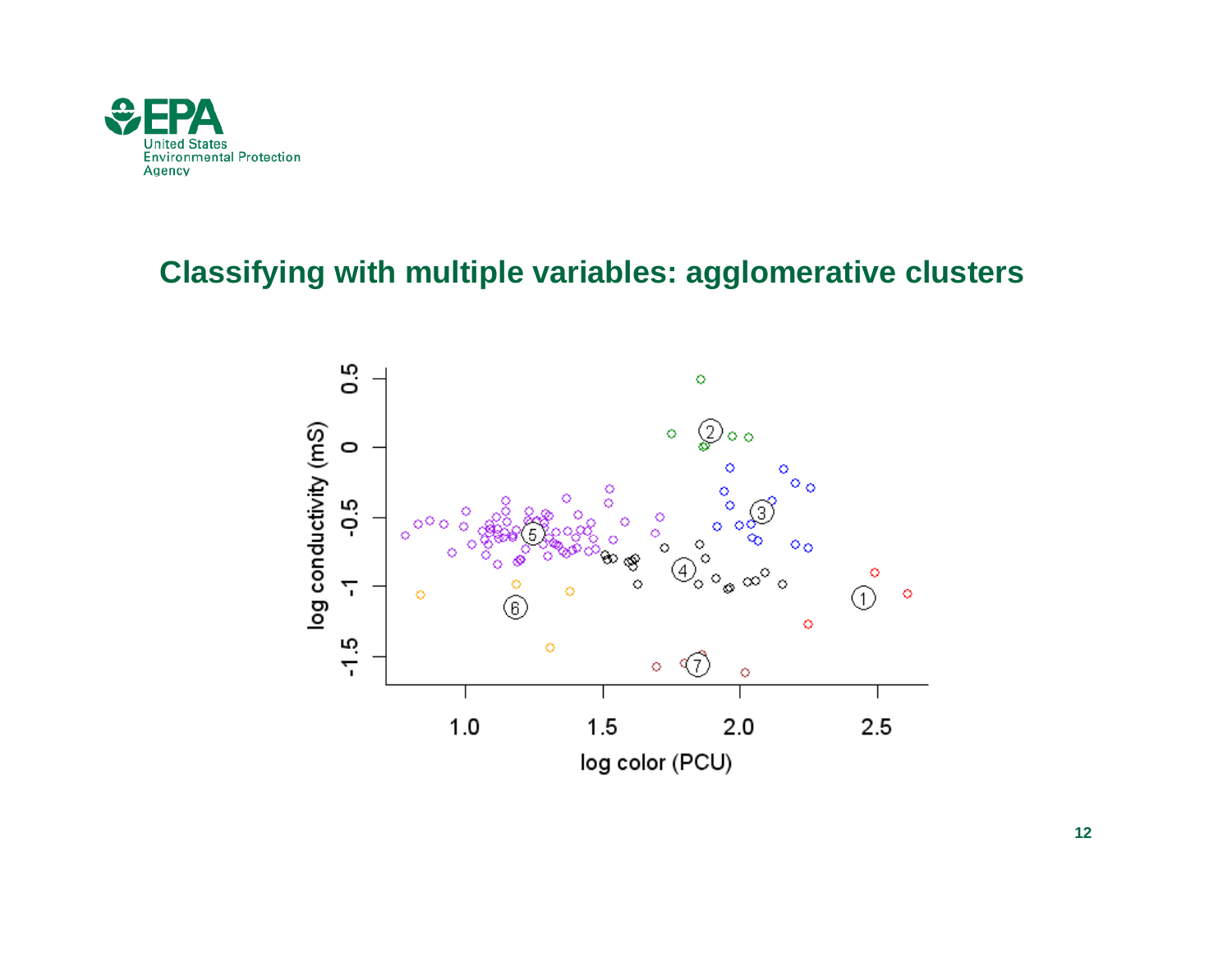

#### **Classifying with multiple variables: propensity score analysis**



Classifications based on propensity scores are designed to minimize correlation between covariates and the nutrient variable.

Relationships estimated in propensity score classes are less likely to be confounded.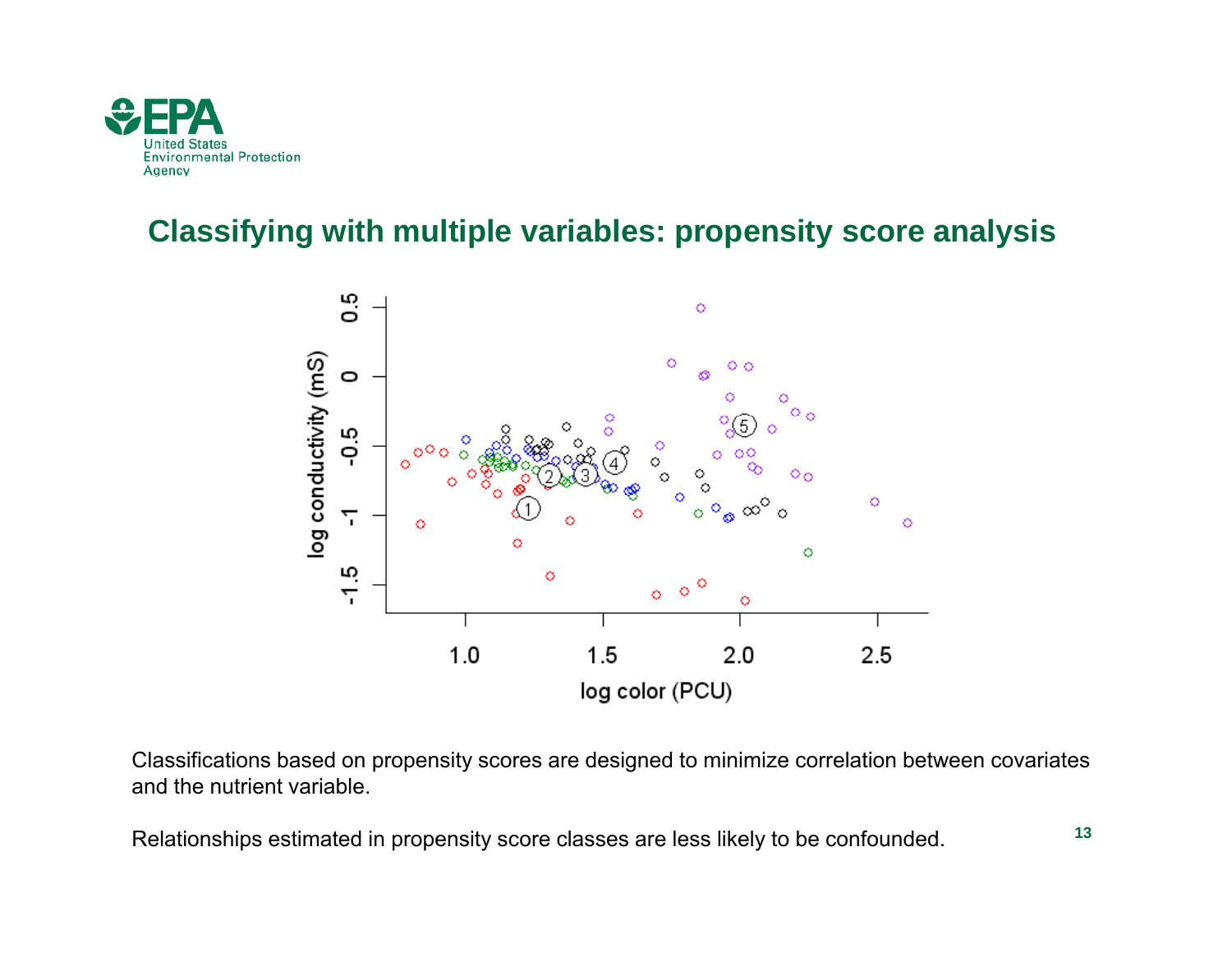

#### **Estimate stressor-response relationships within classes**



With appropriately designated classes, stressor-response relationships are more accurate and precise, and associated criteria are more easily interpreted.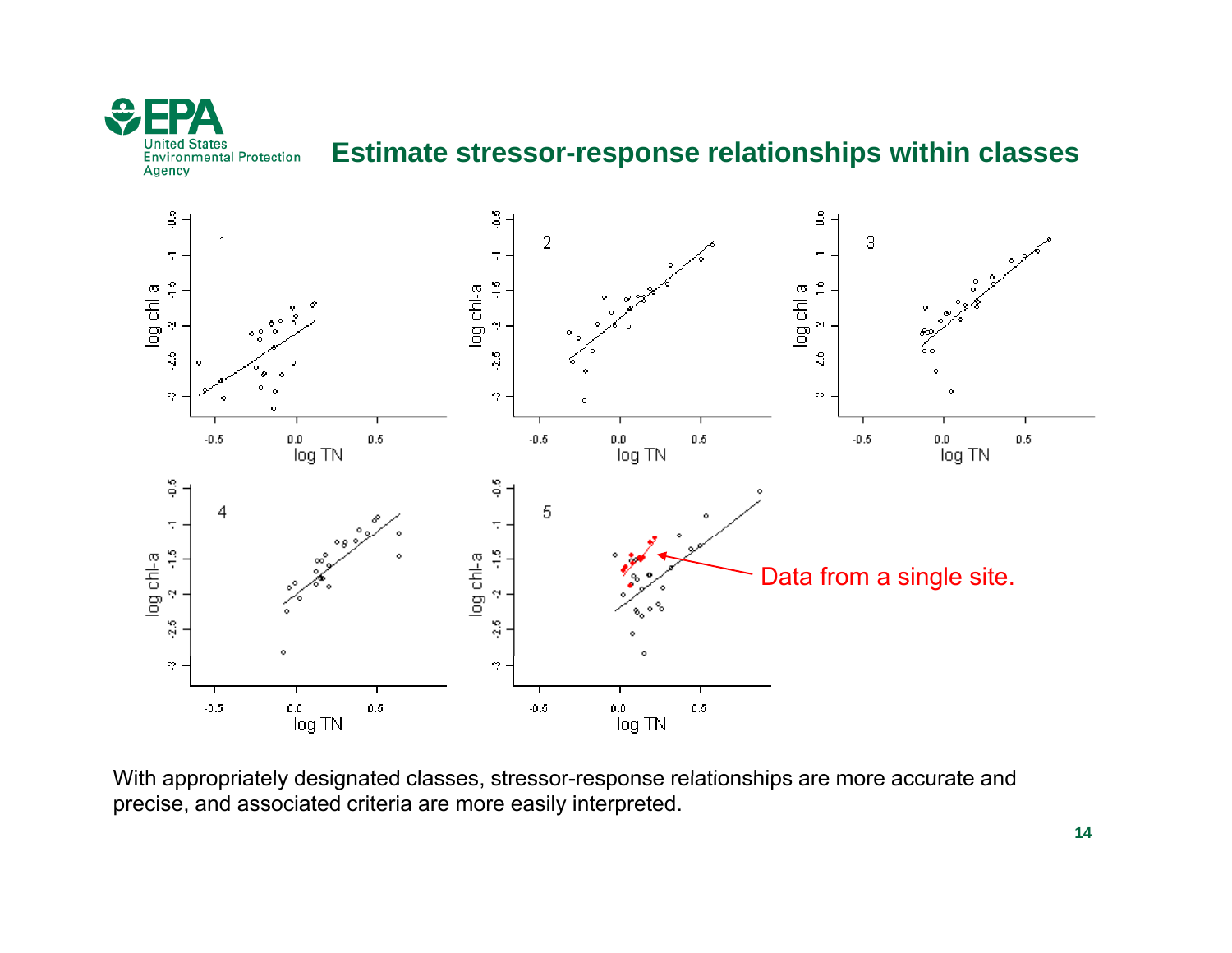

#### **Finalize classification**

- Defining a classification scheme will be iterative.
	- Combine classes?
		- Fewer classes: easier to implement and explain to stakeholders
	- Consider response thresholds within different classes
	- Consider pre-existing classes